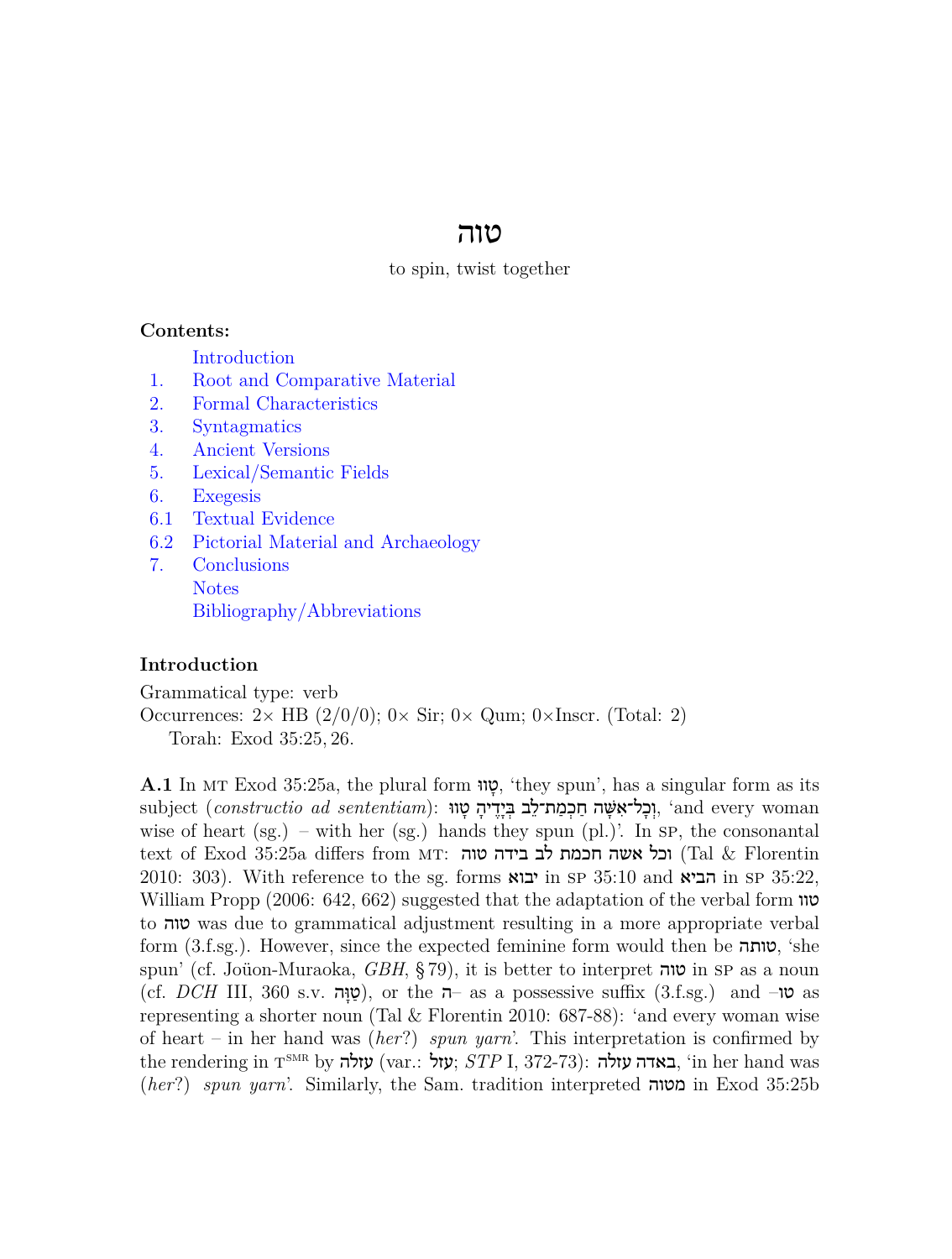as a combination of the preposition מן and the form טוה:' and they brought – *from (her?) spun yarn* – bluish purple and reddish purple ....'; see n<sup>smR</sup> מן עזלה, 'from  $(her?)$  spun yarn'. In Exod 35:26, however,  $T^{SMR}$  interprets  $\mathbf{U}$  (sp and MT) as a verbal form and renders it as עזלו, 'they spun': עזלו ית עזיה, 'and all the women … *spun* the goat hair'. See further Tal, *DSA*, 630.

### <span id="page-1-0"></span>**1. Root and Comparative Material**

**A.1** Root: The verb טוה has cognates in several Semitic languages, certainly in Akk. (A.3), PBHeb. (A.5) and JAram. (A.6), but probably also in Arab. and Eth. (A.7, A.8) and possibly in BAram. and Syr. (A.4).

**A.2** DERIVATIVES: The noun הָמָטְוָה, 'yarn', 'that which has been spun', in Exod 35:25 is a deriv. of the verb טוה) cf. BL, 491 mζ, nζ). For the deviating Sam. interpretation of the form מטוה, see [Introduction A.1](#page-0-1).

<span id="page-1-2"></span>**A.3** Akkadian: The Akk. cognate *ṭamû* (sometimes *ṭawû* or *ṭemû*; also written nu.nu) means 'to spin, twist, braid, entwine'. See *CAD* Ṭ, 45-46 (similarly *AHw* III, 1382), with quotations from several texts referring to spinning with a  $\text{G}^{\text{S}}$ BAL = *pilakku*, 'spindle' (*→* ךְ ֶל ֶפּ(. The quoted phrases demonstrate that the verb *ṭamû* was not only used for spinning threads from raw fibres, but also for twisting together threads that had already been spun (*CAD* Ṭ, 46; cf. Wisti Lassen 2010: 277): *qê eṣpi taṭammīma*, 'you spin a double-stranded thread'; *šipāte peṣâte šipāte ṣal*[*māte*] *qâ eṣpa ina pilakki iṭme qâ ṣīra qâ rabâ qâ bitru*[*ma*], 'from white wool and black wool she spun a double-stranded thread with a spindle, a mighty thread, a great thread, a multicolo[ured] thread'.

**A.4** Biblical Aramaic and Syriac: It has been suggested that the BAram. word וּטוּת; in Dan 6:19 is a cognate of BHeb. טוה) (cf. GB, 274 s.v. טוה); KBL, 350  $\,$ s.v. טוה, 1078-79 s.v. טוה;  $HALOT$ , 372 s.v. טוה;  $\,$ Ges<sup>18</sup>, 421 s.v. טוה). With reference to Syr. مثل (*twy*), 'to be hungry' (cf. Sokoloff, *SLB*, 516), BAram. וֹטוֹת is interpreted as an adverb meaning 'fasting': גבָת טְוַת, 'he (the king) spent the night fasting'. However, it has become quite dubious whether BHeb. טוה and BAram. טוח are really cognates (see  $HALOT$ , 1883 s.v.  $*$ טוה).

<span id="page-1-1"></span>**A.5** Postbiblical Hebrew: The verb טוה does not occur in Ben Sira and the non-biblical Dead Sea Scrolls. It does occur in rabbinic Heb., where it denotes the processing of wool (צמר; t. Kelim Bava Batra 1:6, b. Shabbat 74b) or flax; m. Negaʿim 2:4, b. Zevaḥim 79a) with a spindle (*→* ךְ ֶל ֶפּ ;b. Ketubbot 72b). t. Kelim Bava Batra 1:6 includes the expression יָטָווּי שֵׁעַל גַּבֵּי הַפֵּלֵךְ, 'spun (wool) which is on the spindle'. See further [Textual Evidence A.3.](#page-4-0)

**A.6** Jewish Aramaic: The verb טוה/טוי, 'to spin (yarn)', occurs occasionally in JAram. (Jastrow, *DTT*, 523; Sokoloff, *DJBA*, 496; *DJPA*, 221), where it is appar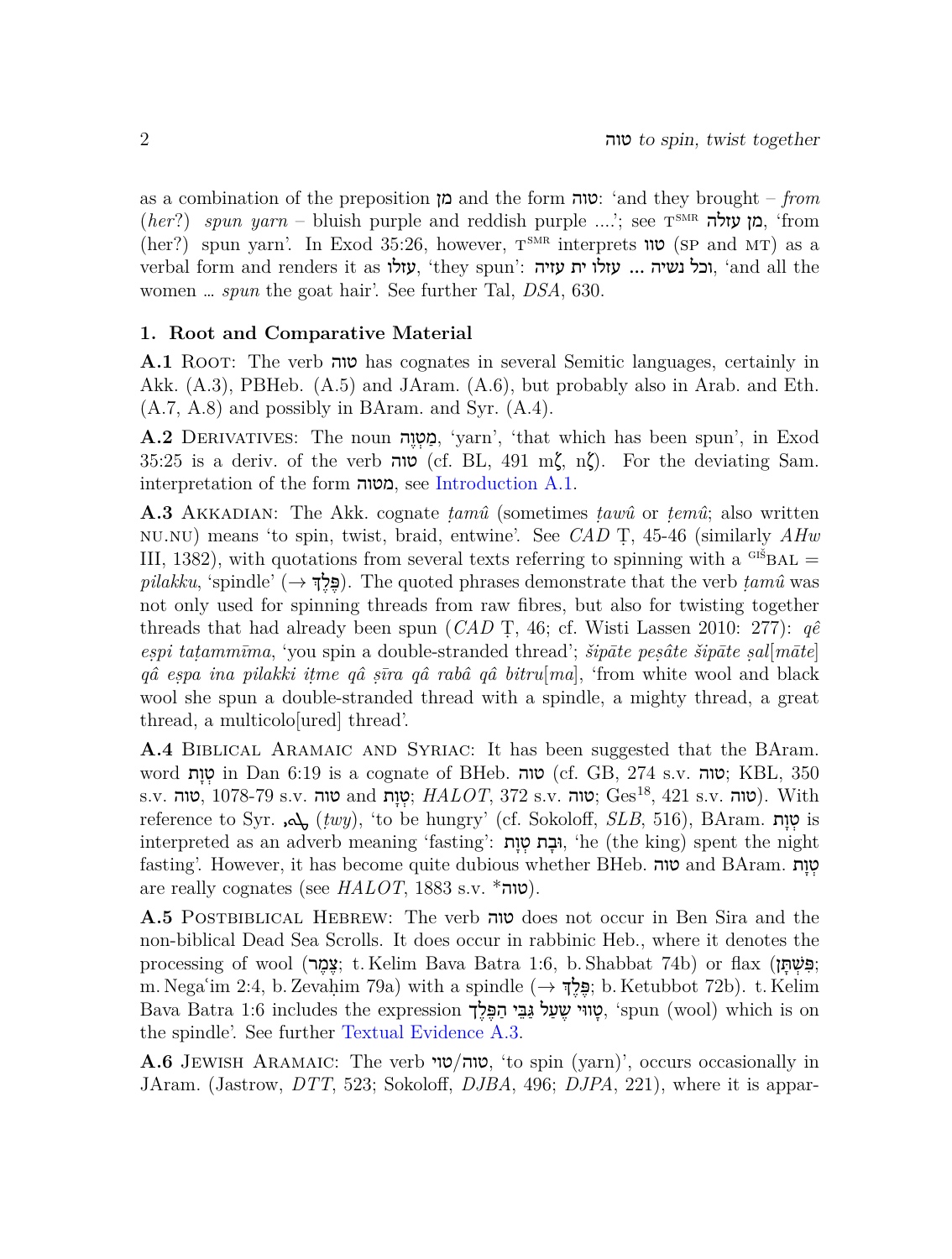ently a loanword from Hebrew. The more usual JAram. verb with the meaning 'to spin' is עזל) (Jastrow, *DTT*, 1061; Sokoloff, *DJBA*, 849-50; *DJPA*, 401; cf. Syr. גבול see [Ancient Versions](#page-2-2)).

**A.7** Arabic: Many BHeb. dictionaries suggest that Arab. *ṭawā*, 'to fold, wind', is a cognate of BHeb. טוה) Gesenius, *TPC* I, 546-47; BDB, 376; GB, 274; KBL, 530; *HALOT*, 372; Ges<sup>18</sup>, 421). For the Arab. verb, see Lane, 1898-1900 (1900: *mitwān*, 'a thing upon which spun thread is wound').

**A.8** Ethiopic: In Eth., the verb *ṭawaya* means 'to be twisted' (*CDG*, 600). Many BHeb. dictionaries regard it as a cognate of Heb. טוה) BDB, 376; GB, 274; KBL, 530; *HALOT*, 372; Ges<sup>18</sup>, 421).

# <span id="page-2-0"></span>**2. Formal Characteristics**

**A.1** טוה is a ל״ה verb (cf. Joüon-Muraoka, *GBH*, § 79). The ה –is a *mater lectionis*, but the  $-$ is retained in the pronunciation; cf. the pass. part. וְטוֹוּי, 'spun', in [Post](#page-1-1)[biblical Hebrew.](#page-1-1) The noun **הטוה** (Exod 35:25) is a *magtal/maqtil* form (BL, 491 m $\zeta$ , nζ).

# <span id="page-2-1"></span>**3. Syntagmatics**

of wise woman every ',כָּ ל־אִ שָּׁ ה חַ כְ מַ ת־לֵ ב has ,).pl' (spun they ',טָ ווּ 35:25, Exod In **.1A** heart' (sg.), as its grammatical subject (*constructio ad sententiam*). In Exod 35:26, ָטָווּ (they spun', has בְּחָכְמָה אִתָּנָה בְּחָכְמָה, 'all the women whose heart stirred them up in wisdom', as its grammatical subject.

 $\bf A.2$  In Exod  $35:26,$  יָטוּ, 'they spun', has אֶת הְעִזִּים, here 'goat hair', as its direct object. The Sam. tradition interpreted טוו in sp Exod 35:26 as a pi'el form (vocalisation: *ṭuwwu*; see Ben-Ḥayyim 2000: 88, 161), also with העזים את as direct object.

**A.3** In Exod 35:25 טוה is used with the preposition ְבּ introducing the means or .<br>הַיָּדֵיהָ, 'with her hands'.

**A.4** For the different syntactical structure of sp Exod 35:25, see [Introduction A.1](#page-0-1).

# <span id="page-2-2"></span>**4. Ancient Versions**

**A.1** The verb טוה is rendered as follows in the ancient translations.

<span id="page-2-5"></span><span id="page-2-4"></span><span id="page-2-3"></span>*a.* Septuagint (LXX)  $\nu$ ήθω, 'to spin':<sup>[1](#page-5-4)</sup> Exod 35:25, 26. *b.* Peshitta (s)  $\Delta\mathbf{k}$  (*'zl*), 'to spin':<sup>[2](#page-5-5)</sup> Exod 35:25, 26. *c.* Targumim עזל, 'to spin':<sup>[3](#page-5-6)</sup>  $T^{0,PsJ,N}$  Exod 35:25, 26;  $T^{SNR}$  Exod 35:26. For  $T^{SNR}$  Exod 35:25, see [Introduction A.1](#page-0-1).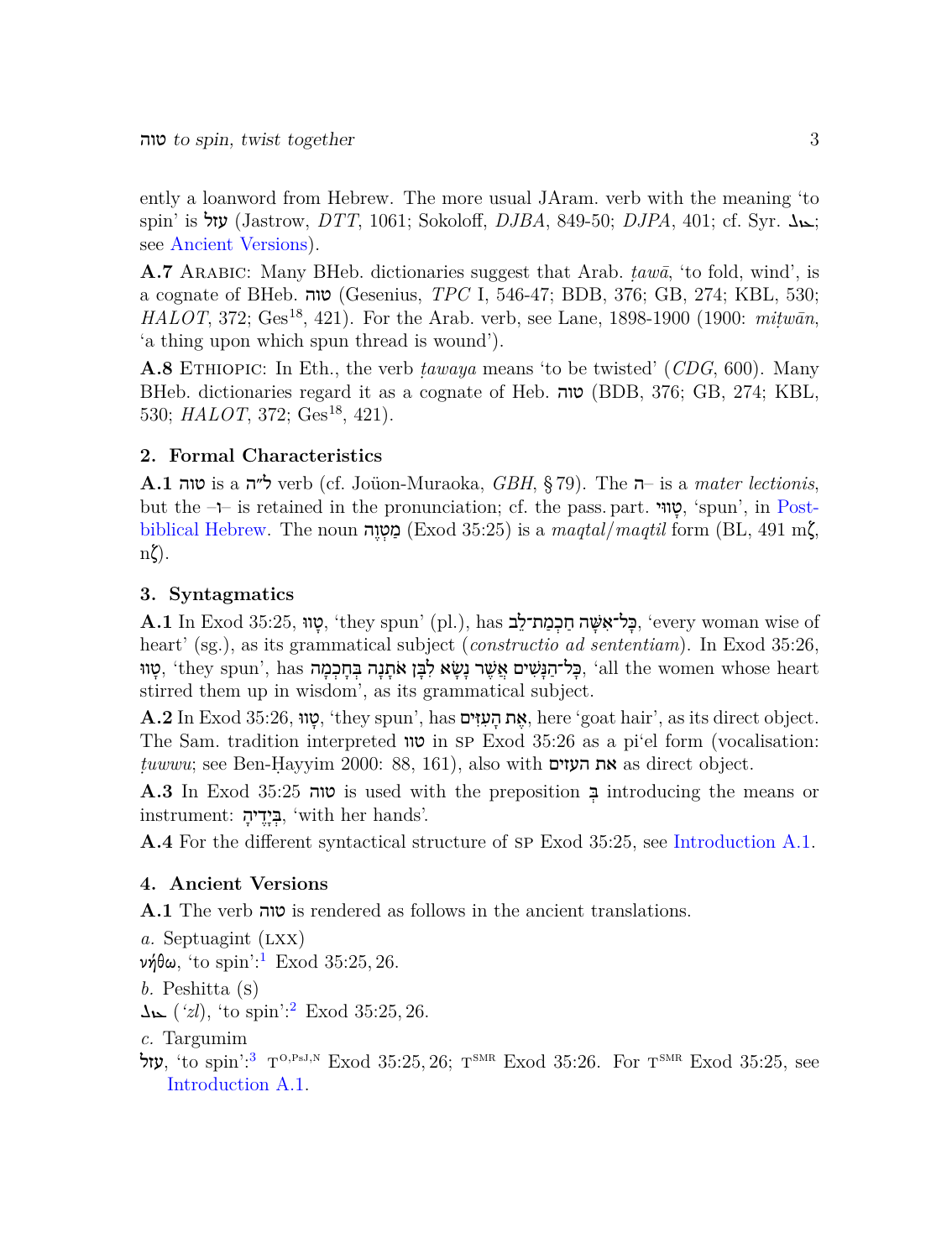*d.* Vulgate (v)

<span id="page-3-3"></span> $\it neo$ , 'to spin':<sup>[4](#page-5-7)</sup> Exod 35:25, where נְכָל־אָשָּׁה חַכְמַת־לֵב בְּיָדֵיהָ טָווּ וַיַּבְיאוּ מַטְוֶה is translated freely as *sed et mulieres doctae dederunt quae neverant*, 'but also the skilful women gave what they had spun'. No rendering in 35:26.

**A.2** The ancient versions appear to be unanimous in translating טוה by a common word meaning 'to spin'.

#### <span id="page-3-0"></span>**5. Lexical/Semantic Fields**

**A.1** In BHeb., the semantic field of spinning includes the verb טוה,' to spin' (Exod 35:25-26), and its derivative פְּטְוָה, 'spun yarn' (Exod 35:25), as well as the noun  $\rightarrow$  **שְּלַדְּ**, which denotes the spindle, the instrument with which the spinning was performed. The verb → שׂזר, 'to twist' (see **מש**זר) in Exod 26:1, etc.), denotes an activity that was probably also covered by the verb טוה and that seems to have been performed also with a ךְ ֶל ֶפּ. If in Prov 31:19 the noun *→* ישׁוֹר ִכּ designates a distaff or another instrument used for spinning, it belongs to the same semantic field.

#### <span id="page-3-1"></span>**6. Exegesis**

#### <span id="page-3-2"></span>*6.1 Textual Evidence*

**A.1** Not only the ancient versions but also the dictionaries of BHeb. agree that the verb טוה means 'to spin' (Gesenius, *TPC* I, 546; BDB, 376; GB, 274; KBL, 530; *DCH* III, 360; *HALOT*, 372; Ges<sup>18</sup>, 421). Exod 35:25-26 recounts that women spun different materials that had been collected previously (Exod 25:4; 35:6, 23):

 $\rightarrow$  אַר**ְגָּמָן ∗**, 'reddish purple' יִשָּׁנִי (הַ *יָשָׁנָי (→ 'שָׁנִי*), 'scarlet', 'bright red' שׁ $\psi$ , 'fine linen' 'hair goat ',עִ זִּ ים

The three designations תּוֹלַעַת (הַ)שָּׁנִי apparently denote sheep wool that had been coloured with these costly dyes before it was spun. Linen usually remained undyed, since its cellulose fibres do not easily absorb dyes (Andersson Strand 2015: 55; Spinazzi-Lucchese 2018: 16-17, 20; but cf. Ezek 27:7). Whenever ת ֶל ֵכ ְתּ, and תּוֹלַעַת (הַ)שָּׁנִי occur together, they are mentioned in this order. They form a distinctive group, with  $\psi$ , 'fine linen', mentioned either before them (Exod 26:1; 36:8; 39:29), or after them (Exod 25:4; 26:31, 36; 27:16; 28:5, 6, 8, 15; 35:6, 23, 25, 35; 36:35, 37; 38:18, 23; 39:2, 3, 5, 8), or without references to  $\psi$  in the same context (Exod 28:33; 39:1, 24).

Exod 35:26 refers separately to the spinning of the coarse **יְעזִים**, 'goat hair' (also in Num 31:20; 1 Sam 19:13, 16), which was apparently left undyed and was used

<sup>&#</sup>x27;purple bluish ',תְּ כֵ לֶ ת *→*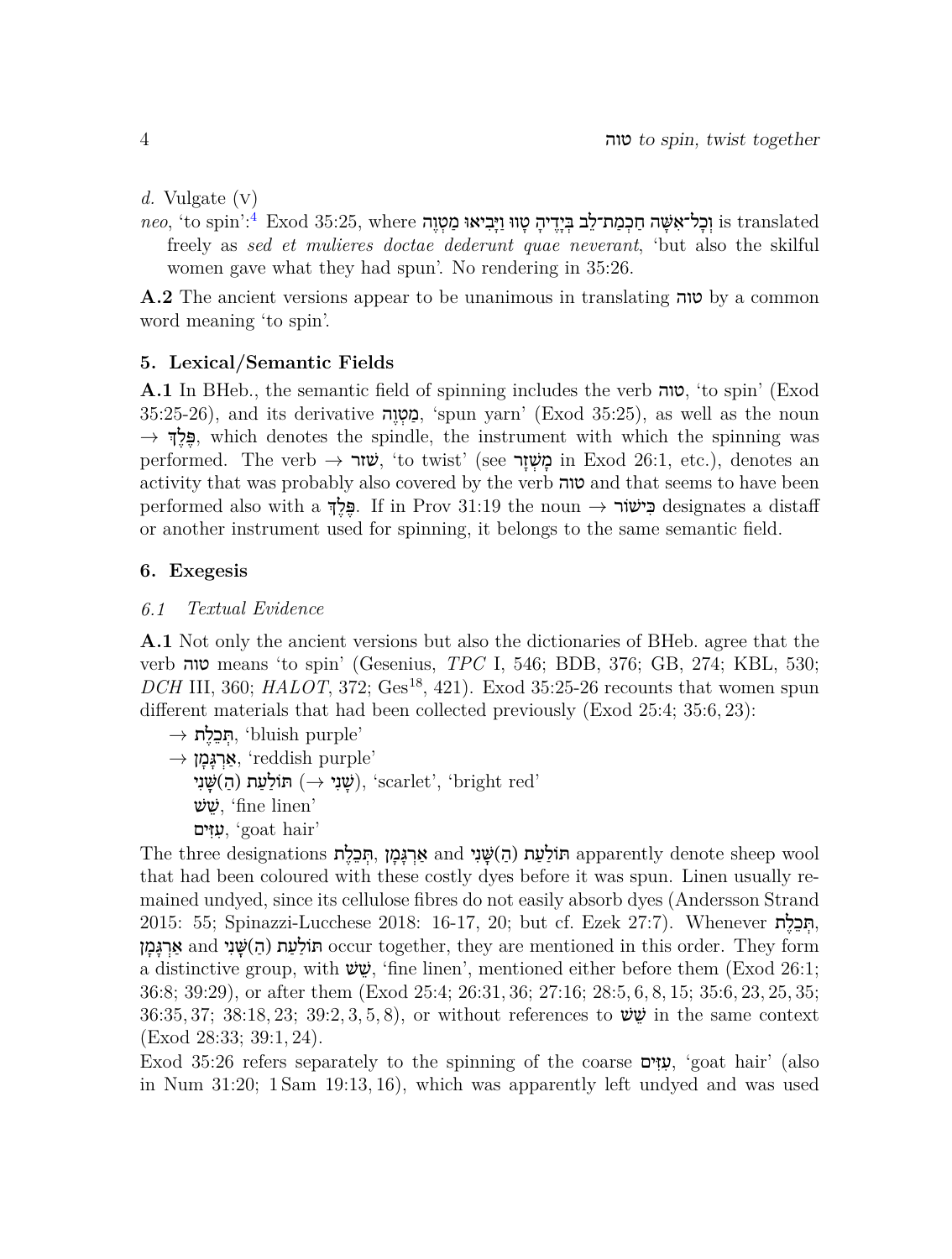to produce the protective curtains (אֵהֵל) of the tent (אִהֵל) covering the sanctuary  $(26:7; 36:14).$ 

Although Exod 35:25 says that the women spun with their hands (בְּיָדֵיה), this certainly does not exclude that they made use of a *→* ךְ ֶל ֶפּ,' spindle', the common instrument with which spinning went much faster and easier and which was driven with the hand. In order to perform the spinning properly, the female spinners needed  $t$ to be 'wise of heart' (בְּמַת־לָב, 35:25; cf. בְּחֵכְמַה, 35:26). After the women had spun the yarn (מַטְוֶה), it was brought away, apparently by others (יָבִיאוּ, 3.m.pl., 35:25; cf. Propp 2006: 662), to be processed further. Among the craftsmen who made use of the spun yarn were producers of multicoloured cloth (הֹקֶם, 26:36; 27:16; 35:35; ,תְּבֵלֶת The spun The .)36:37; 38:18, 23; 39:29) and weavers אֵרֵג), 38:32; 35:35; 39:22, 27). The spun פִעָר (הַ)שַּׁנִי, אֵרְגָּמַן, and שֵׁשׁ were used together to produce luxury curtains enclosing the sanctuary (26:1; 36:8: יִרְיעָׂת), the curtain separating the Holy of Holies from the rest of the tent (26:31; 36:35: פּרֹכָת), and the curtains (מסךּ) shutting off the entrance to the tent (26:36; 36:37) and the entrance of the court (27:16; 38:18). The same kinds of spun yarn were processed together for the clothes of Aaron and other priests ministering in the sanctuary (28:5-6, 8, 15, 33; 39:1-3, 5, 8, 24, 29). Other objects were made only of spun תְּבָלֶת (26:4; 28:28, 31, 37; 36:11; 39:21, 22) or only of spun  $\ddot{\psi}$ , 'fine linen' (27:9, 18; 28:39; 38:9, 16; 39:27-28).

<span id="page-4-1"></span>**A.2** In the verses referring to the collection of linen before it was spun (Exod 25:4; 35:6, 23, 25), the noun שָׁשׁ, 'fine linen', is never modified by a following רְאַיָּך, 'twisted' (part. hoph. → **ש**ׂ). Linen ready to be used for the production of fabrics is usually designated as שְׁ מֵשְׁ זָר (שׁ $\dot{\rm w}$  it wisted fine linen' (שׁ $\dot{\rm w}$  and as שֵׁ שֹׁ  $\rm -$  without  $\rm -g$ מַ in 28:5, 39; 39:3, 27-28. The texts do not clearly indicate whether the twisting of the linen was performed by the spinning women, as part of the work designated by טוה, or by the craftsmen who took care of the further processing of the materials (see  $\psi$ without בְּשָׁדָר in 35:35 and 38:23). However, since the twisting of the linen threads was usually performed with a *→* ךְ ֶל ֶפּ,' spindle' and the *→* ךְ ֶל ֶפּ was regarded as a women's instrument, the twisting was probably also done by the women. See also the [Akk. verb](#page-1-2) *ṭamû*, which denotes the spinning as well as the twisting of threads.

<span id="page-4-0"></span>**A.3** The interpretation of טוה as relating to forming yarn is confirmed by rabbinic texts, which mention the *→* ךְ ֶל ֶפּ,' spindle', as the instrument with which the spinning was performed (see [Postbiblical Hebrew](#page-1-1)). t. Berakhot 6:2 describes a specific order in which the processing of the raw materials took place when it says with regard to  $\rm{Adam}\colon$ ולא לבש חלוק אחד עד שגזז וליבן וניפץ/ס וצבע וטווה וארג ותפר ואחר כך לבש, ' $\rm{head}\:\rm{head}$ not wear a single shirt until he had cut/shorn and washed and beaten and dyed and spun and woven and sewed; and after that he wore it.' Other texts refer to exactly the same sequence of actions before the fibres were spun (גזז, 'to cut/shear'; לבן pi., 'to wash'; ס $\alpha$ !, 'to beat'; צבע, 'to dye' (y. Berakhot 9, 13c; m. Shabbat 7:2;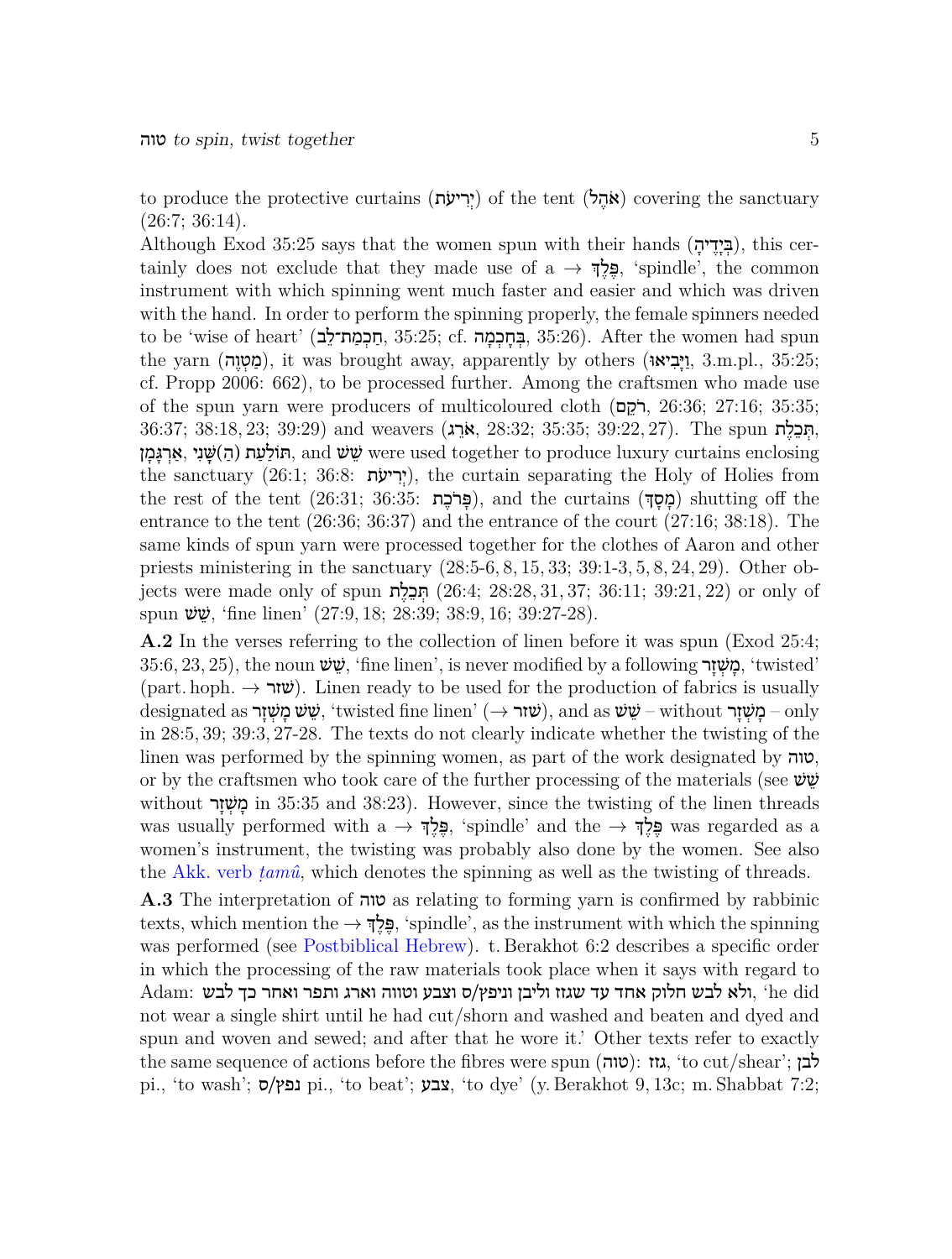cf. 13:4). These texts indicate that, after the spinning, the spun yarn (designated as חוּט, 'thread', in m. Shabbat 7:2; 13:1, 4) was used for weaving (ארג). Exod 35:25-26 also presupposes that the wool had been dyed before it was spun. b. Berakhot 58a refers to the same sequence of actions as the other rabbinic texts, but omits the reference to dyeing.

#### <span id="page-5-0"></span>*6.2 Pictorial Material and Archaeology*

**A.1** In the Cave of the Letters (cave 5-6) in Nahal Hever, three wooden and two stone spindle whorls were found, together with a bundle of dyed, unspun wool and balls of woollen and linen threads, all with 135 ce as the *terminus ad quem* (Yadin 1963: 35-36, 130-32, 169-88, 252, 256, plates 36, 59, 88). See further *→* ךְ ֶל ֶפּ,' spindle'.

#### <span id="page-5-1"></span>**7. Conclusion**

**A.1** In Biblical Hebrew, the verb טוה means 'to spin'. It designates the production of threads from fibres, especially wool and flax, but apparently also the plying together of two or more thin threads to form a stronger yarn (see Akkadian *[ṭamû](#page-1-2)* and Biblical Hebrew **ָפֶּלֶדְּ**, 'spindle'. لِعَلامِ اللهُ إِلاَّ بِهِجْ $\,$ , 'spindle'.

#### <span id="page-5-2"></span>**Notes**

- <span id="page-5-5"></span><span id="page-5-4"></span>[1](#page-2-3) *↑* LSJ, 1173; *GELS*, 474.
- <span id="page-5-6"></span>[2](#page-2-4) *↑* Payne Smith, *CSD*, 409 ('to spin, twist, twine'); Sokoloff, *SLB*, 1090 ('to spin, weave').
- [3](#page-2-5) *↑* Jastrow, *DTT*, 1061; Sokoloff, *DJBA*, 849-50; *DJPA*, 401; Tal, *DSA*, 630.
- <span id="page-5-7"></span>[4](#page-3-3) *↑* Lewis & Short, *LD*, 1200; *OLD*, 1170.

#### <span id="page-5-3"></span>**Bibliography**

For the abbreviations applied *→* List of Abbreviations

Andersson Strand 2015

Eva Andersson Strand, 'The Basics of Textile Tools and Textile Technology: From Fibre to Fabric', in: Eva Andersson Strand, Marie-Louise Nosch (eds), *Tools, Textiles and Contexts: Investigating Textile Production in the Aegean and Eastern Mediterranean Bronze Age* (Ancient Textiles Series, 21), Oxford: Oxbow, 39-60.

Ben-Ḥayyim 2000

Ze'ev Ben-Ḥayyim (with assistance from Abraham Tal), *A Grammar of Samaritan Hebrew Based on the Recitation of the Law in Comparison with the Tiberian*